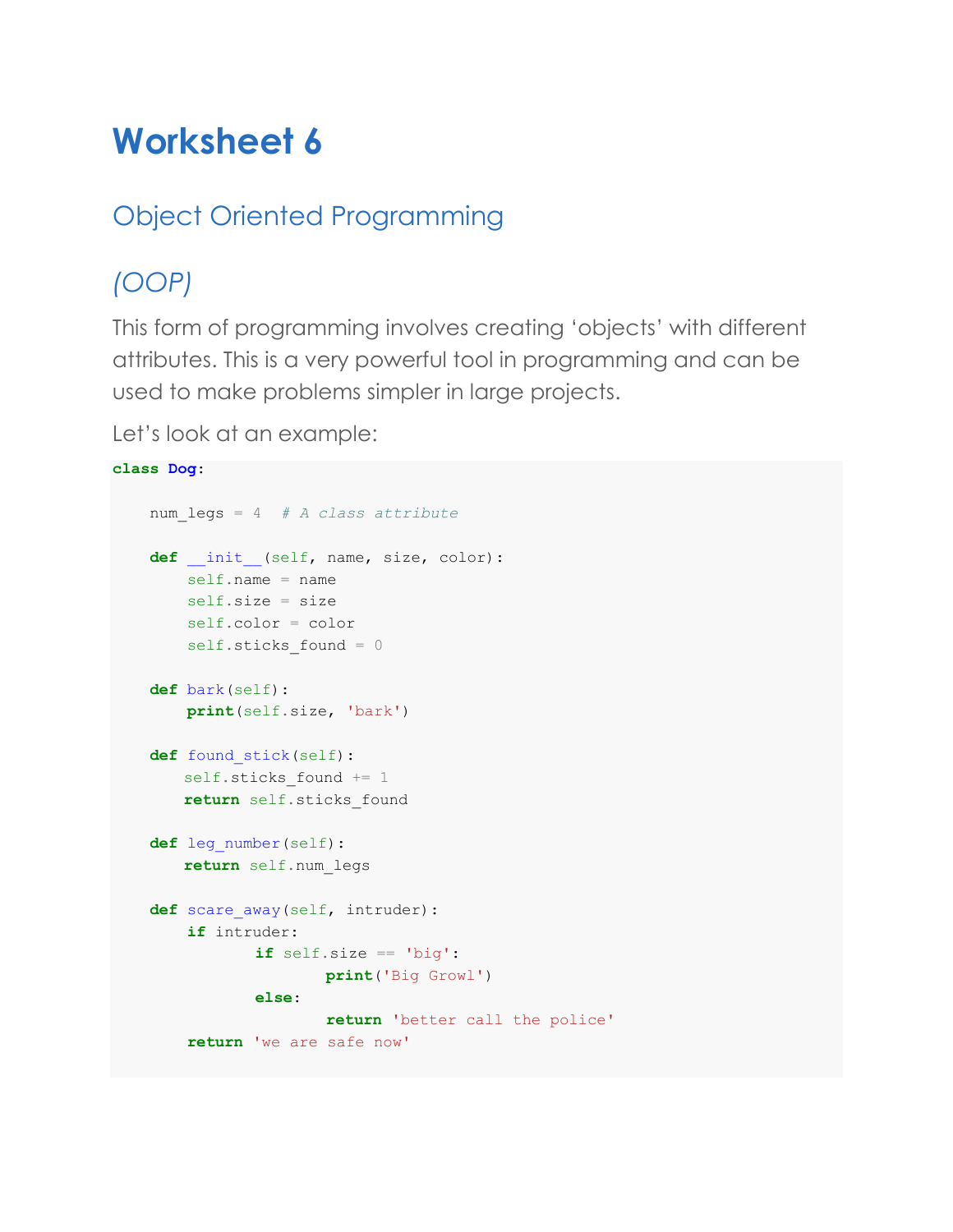This example is creating the framework for creating Dog objects. We create something called a **class,** which provides a general framework for creating different types of dogs.

There are two different types of attributes: **instance** and **class**

**Instance Attributes** are attributes of the object that are specific to each instance. Each instance has different data, and changing one's attribute doesn't change the other.

Variables in the above example including name, size, color, and sticks found are examples of instance attributes.

**Class Attributes** are attributes of the object that general to the class. All instances of the class have the same attribute and data. Changing the class attribute changes that information for all instances.

The variable num\_legs is a class attribute, since all dogs have 4 legs.

The functions (called **methods** when placed inside classes) including bark, found\_stick, leg\_number, and scare\_away are also class attributes.

You probably also noticed the \_init\_ method, and the 'self' keywords inside. This is called the **constructor.** The \_\_init\_\_ method is IMPLICITLY called whenever we create an instance of the class. Let's look at an example of this.

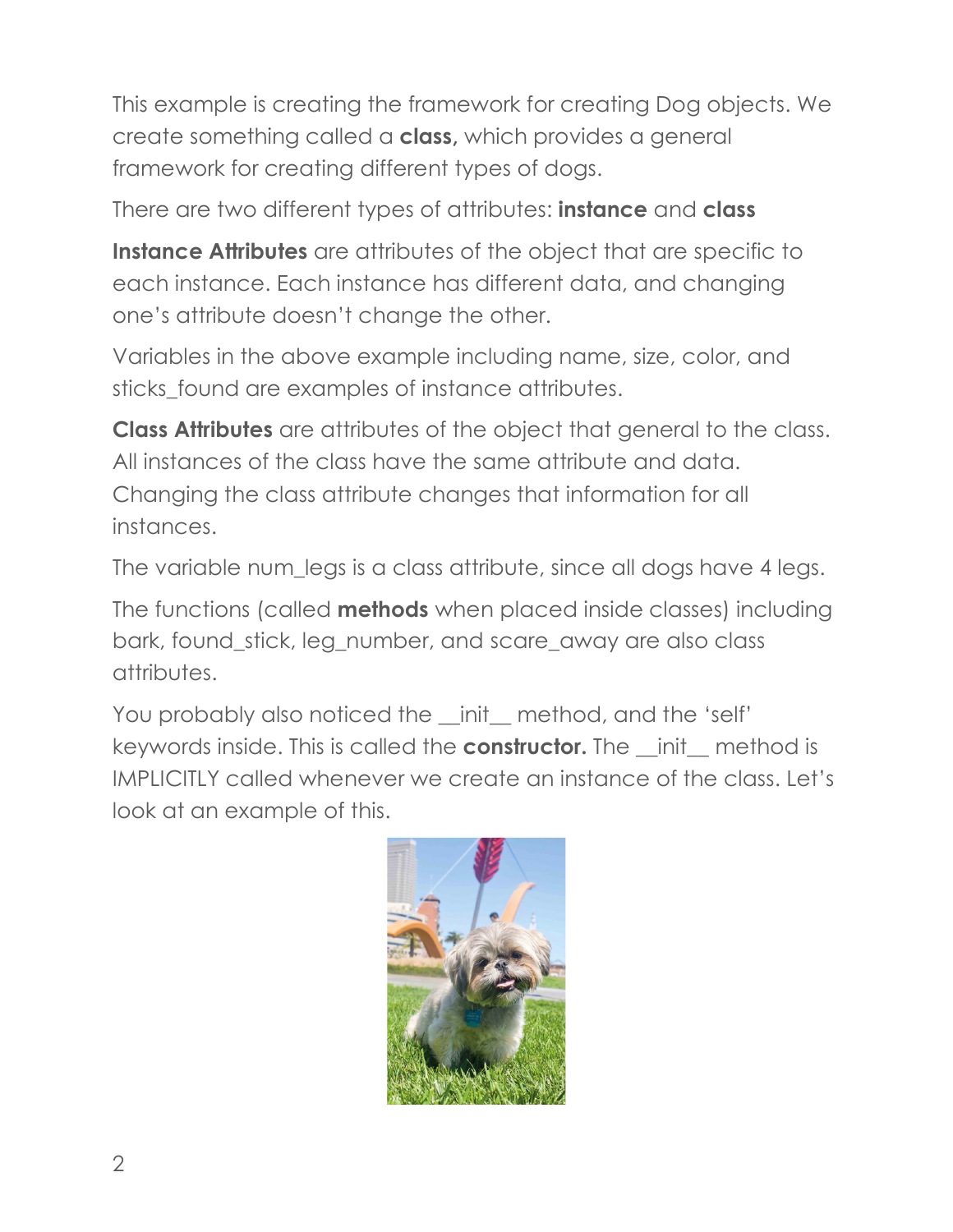This is a picture of Professor Denero's dog, Samosa. Let's create an **instance** of the Dog class that represents Samosa!

```
>>> samosa = Dog("samosa", "small", "brown")
```
Here, the **\_\_init\_\_** method is called, and the arguments taken in by Dog, get applied to the arguments 'name', 'size', and 'color' in the  $\_$ init $\_$ .

**self** refers to the instance itself. In order to access the instance attributes inside the class, we use self.[attribute]

This is called **dot notation,** and is used to access different attributes.

Let's take a look at some of the uses.

```
>>> samosa.size
'small'
>>> samosa.color
'brown'
>>> samosa.sticks found
0
>>> samosa.bark()
small bark
```
Notice how the method bark takes in one argument: **self**. Yet, we pass in no arguments? How is that possible? **Dot notation** makes the variable before the dot (in this case, *samosa*) to be the first argument in the method.

```
>>> samosa.found stick()
1
>>> samosa.sticks found
1
>>> samosa.leg number()
4
>>> samosa.scare_away(True)
'better call the police'
```
This last example takes in two arguments: **self** and **intruder**. *samosa* is the first argument (self), and the boolean *True* is the second argument (intruder).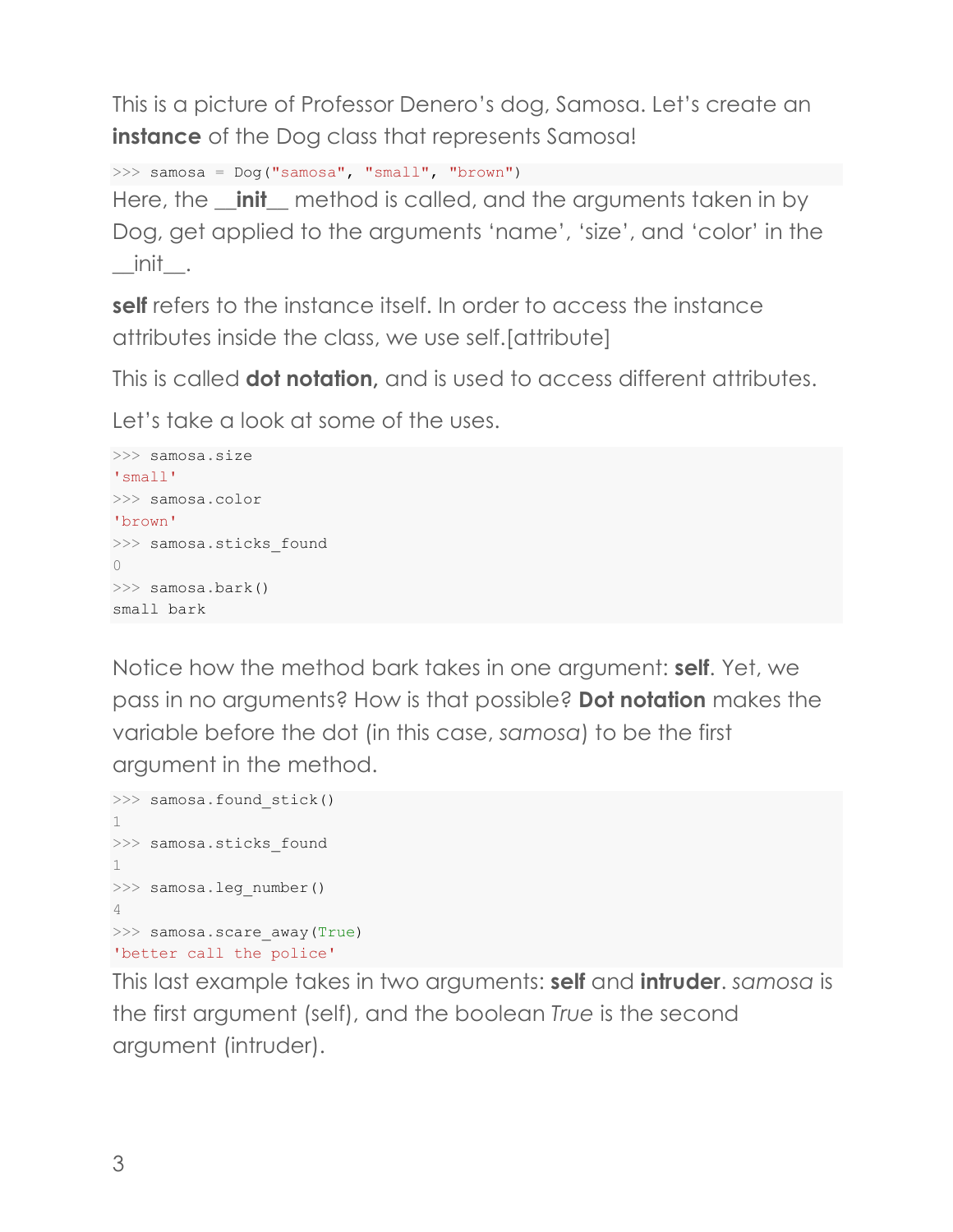

Let's make another instance of another dog: Spot

>>> spot = Dog("spot", "big", "brown")

When we change instance attributes of Spot, instance attributes of Samosa does not change.

```
>>> spot.name
'spot'
>>> samosa.name
'samosa'
>>> samosa.found stick()
2
>>> spot.found stick()
1
>>> spot.sticks_found
1
>>> samosa.sticks found
2
>>> spot.scare away(True)
Big Growl
'we are safe now'
```
Now, let's say that Spot loses a leg in a tragic battle with a disease.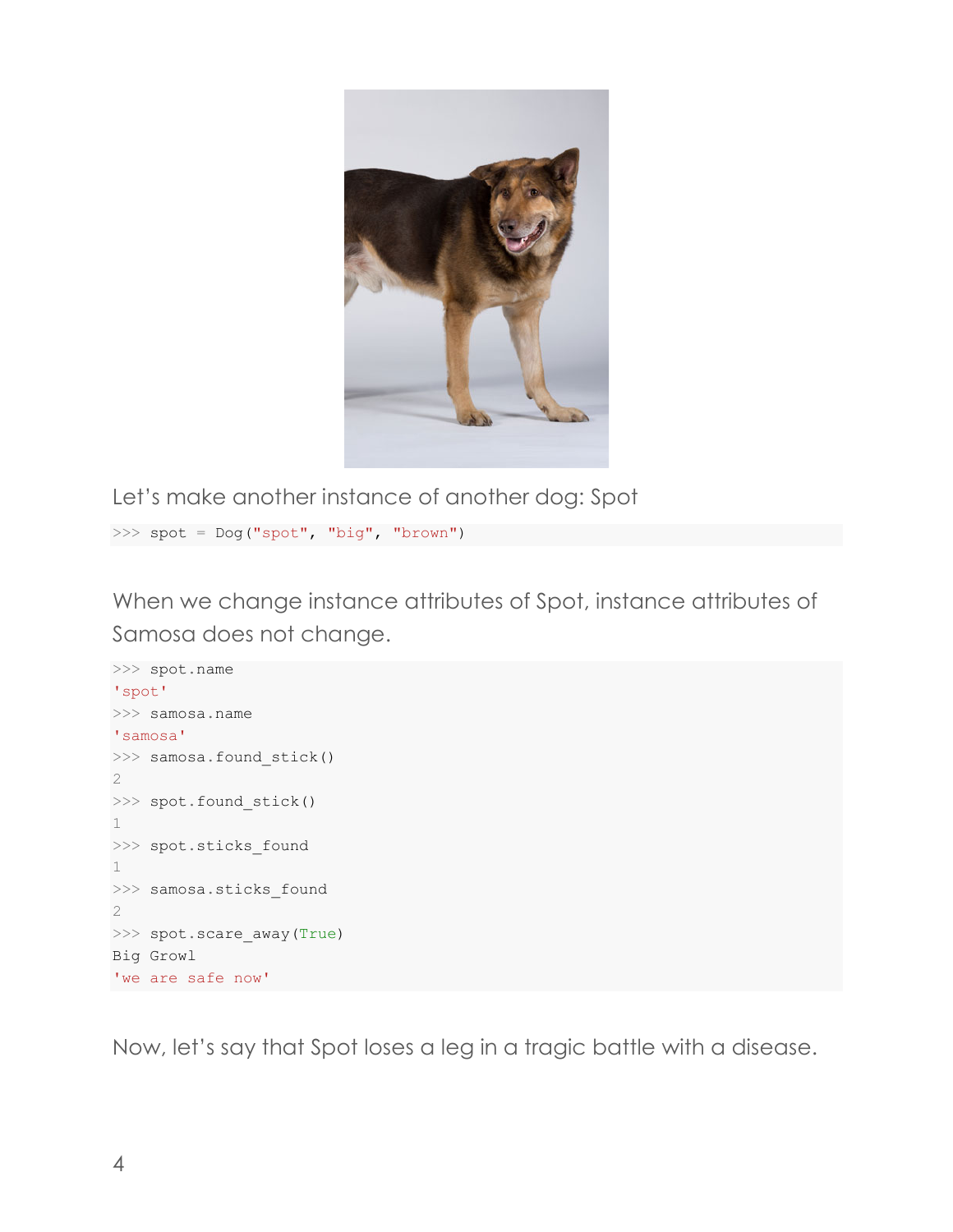

Now, Spot is not like most dogs, as he has three legs. So, we have to change his num\_legs class attribute.

```
>>> Dog.num_legs = 3
>>> samosa.num legs
3
>>> spot.num_legs
3
```
Now, all dogs created or created originally have 3 legs. We don't want that! Let's try something else.

```
>>> Dog.num_legs = 4
>>> spot.num legs = 3
>>> samosa.num_legs
4
>>> spot.num_legs
3
>>> Dog.num_legs
4
```
Here, we are changing the class attribute of ONE instance. When we do this, the class attribute gets turned into an instance attribute for the instance.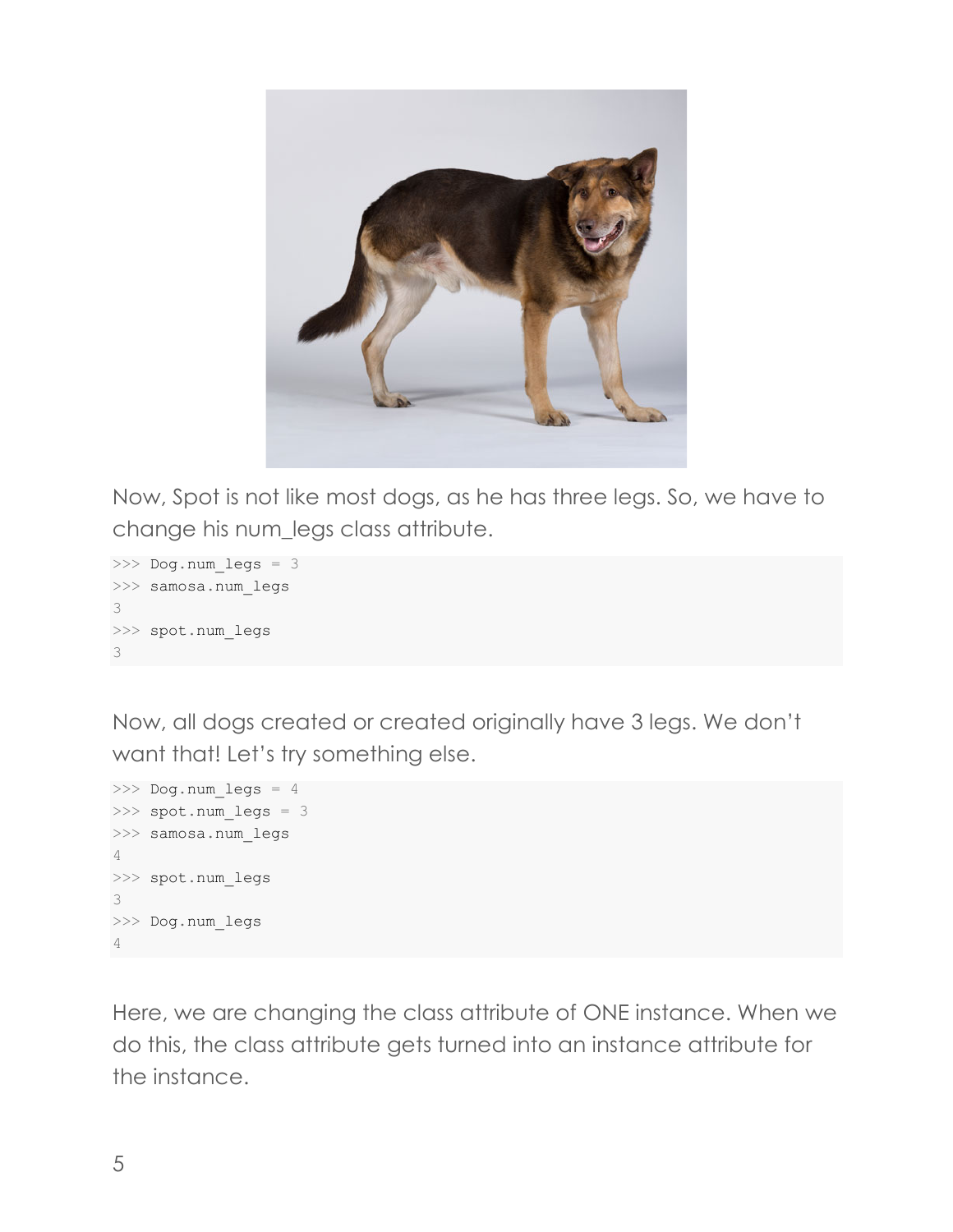#### **Practice**

```
class Avenger:
     alive = True
    def init (self, name, punch, kick):
        self.name = name self.punch = punch
         self.kick = kick
         self.health = 30
     def flex(self):
         print('I am', self.name)
        self.check death()
     def fight_evil(self):
         self.health -= 5
        self.check death()
         print('Take that evil!')
    def fight good(self, other avenger):
         other_avenger.fight_evil()
        self.fight evil()
        self.check death()
        other avenger.check death
        if (self.punch + self.kick > other avenger.punch +
other avenger.kick):
            other avenger.health -= 5
             print(self.name, 'wins.')
            other avenger.check death()
         else:
            self.health -= 5
            print(other avenger.name, 'wins.')
             self.check_death()
     def check_death(self):
         if not self.alive:
             print(self.name, "is dead.")
             return
        if self.health \leq 0:
             print(self.name, "is dead.")
             self.alive = False
             return
         print(self.name + " has " + str(self.health) + " health.")
        #str(some number) creates a string of that number
```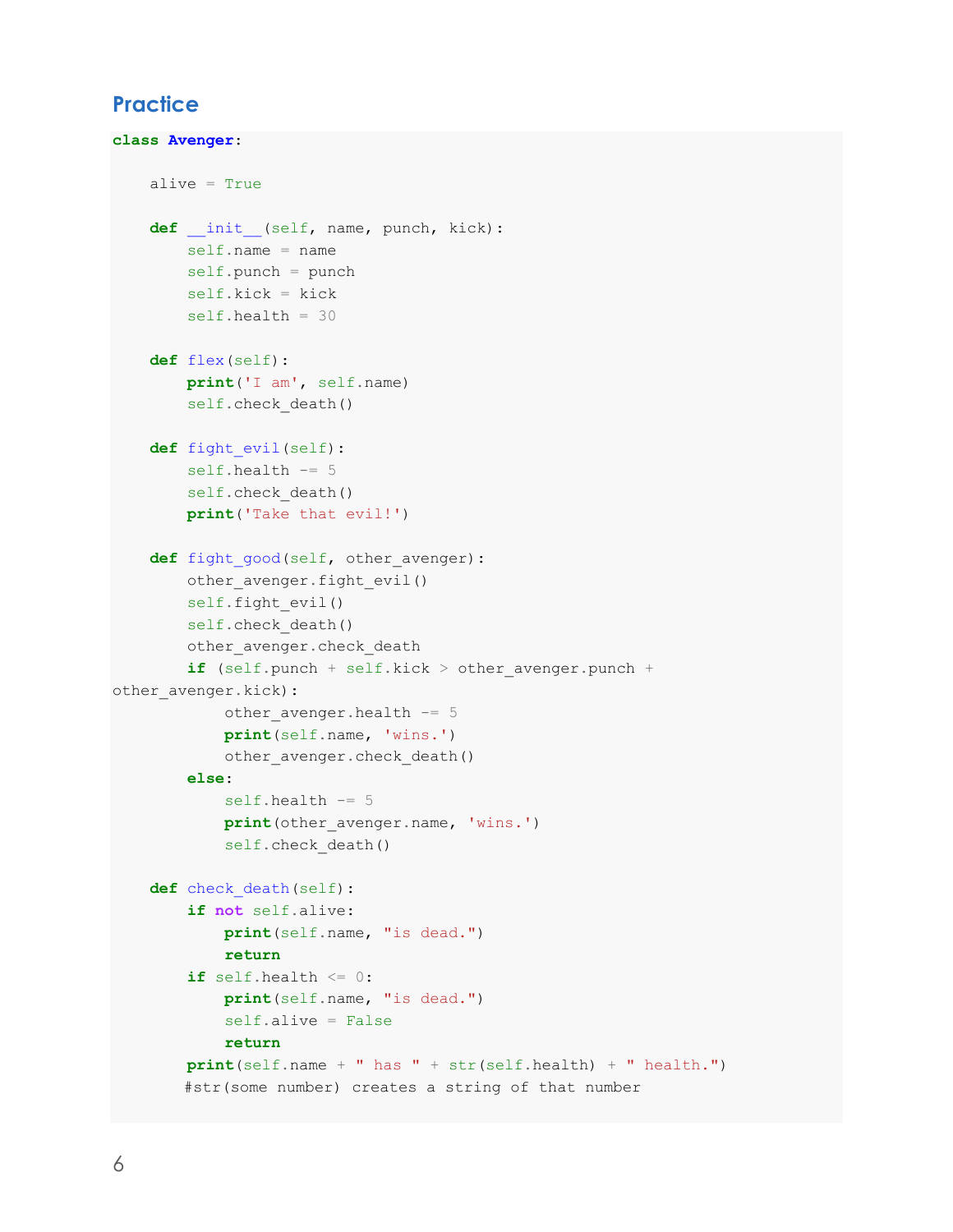```
\gg iron man = Avenger("Iron Man", 20, 5)
>>> captain america = Avenger("Captain America", 20, 20)
\gg hulk = Avenger("Hulk", 50, 40)
>>> thor = Avenger("Thor", 100, 10)
>>> hulk.flex()
>>> iron man.flex()
>>> captain_america.fight_evil()
>>> captain america.fight evil()
>>> captain america.fight good(hulk)
```
>>> iron man.fight good(captain america) #civil war

>>> captain\_america.fight\_good(thor)

>>> thor.check death()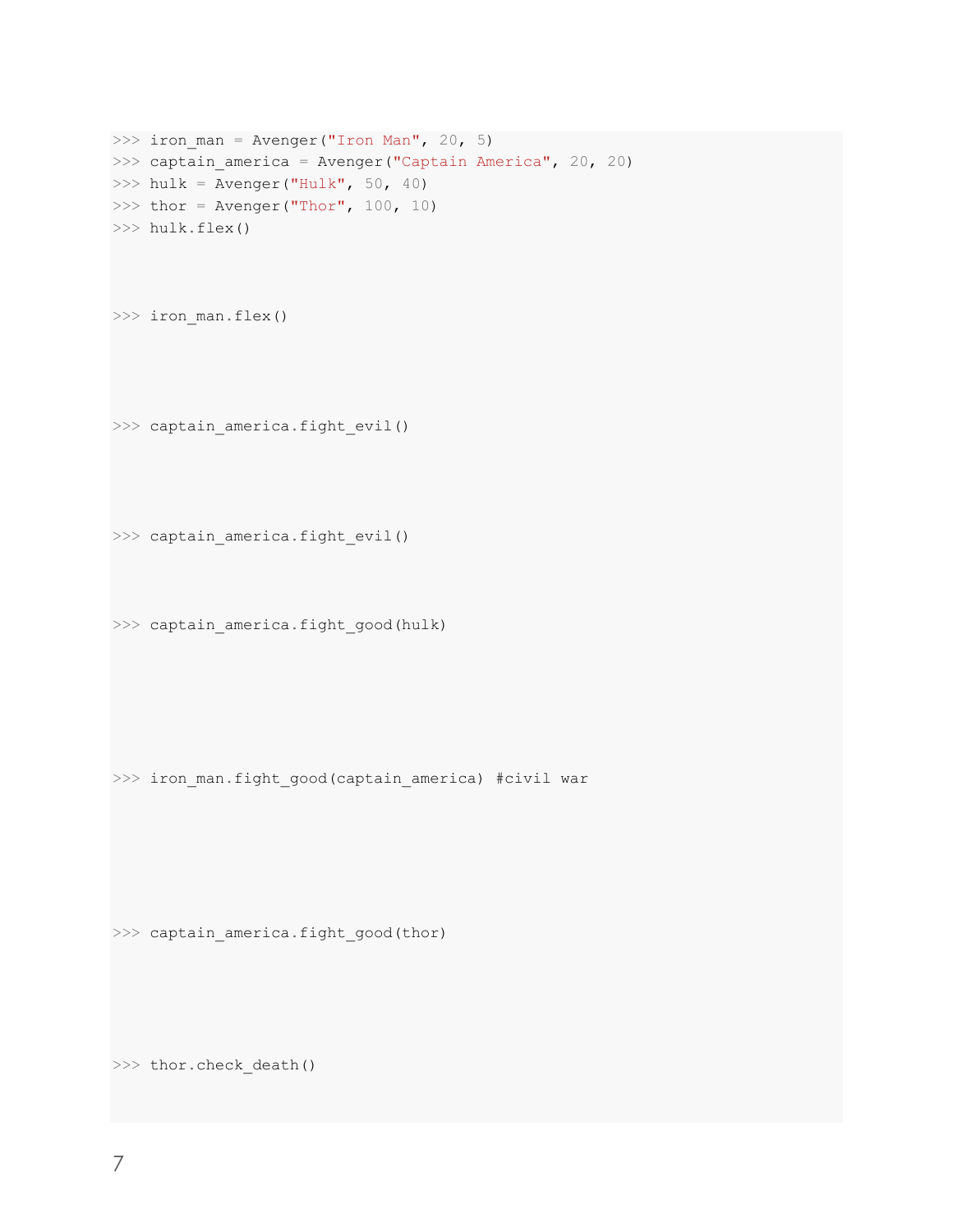```
>>> thor.flex()
```

```
>>> thor.fight_good(iron_man)
```

```
>>> hulk.fight_good(iron_man)
```

```
>>> hulk.fight_good(captain_america)
```

```
>>> thor.fight_evil()
```

```
>>> Avenger.health = 40
>>> hulk.health
```

```
>>> Avenger.alive = "Thanos wins"
>>> thor.alive
```
>>> thor.alive = False >>> Avenger.alive

>>> Avenger.kick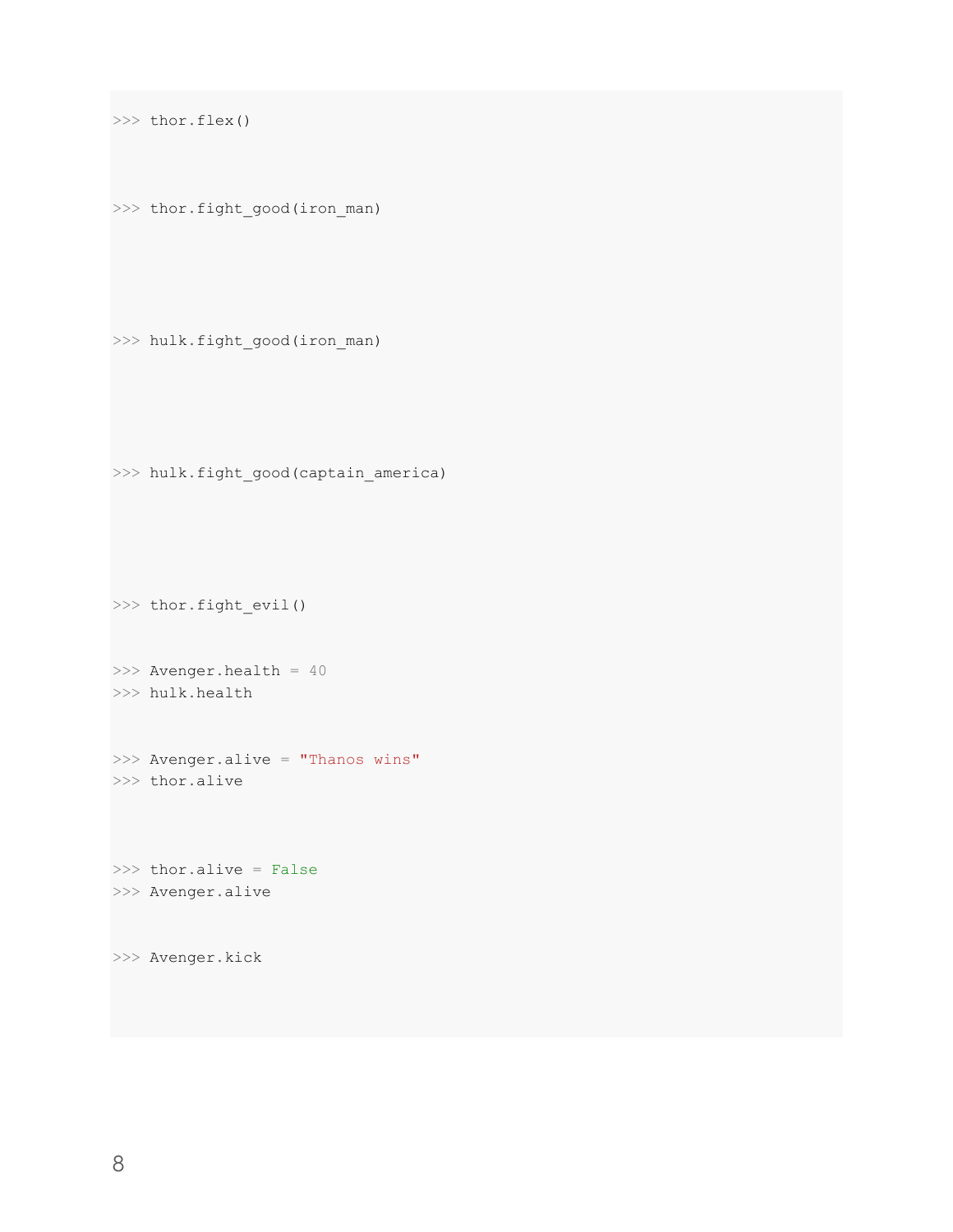Now, we can use something called **Inheritance** to simplify even more complex problems.

Let's say we add a new class to our original Dog example

```
class CuteDog(Dog):
     def bark(self):
         Dog.bark(self)
         print("bark! I am cute!")
    def scare away(self, intruder):
        if intruder:
             print('Cute Power!')
         return 'we are safe now'
```
As you may notice in the first line, after CuteDog, we have the Dog class in parenthesis. This is to designate the Dog class as a PARENT of the CuteDog. This means that all methods not defined in the CuteDog class will be inherited by the Dog class.

Let's look at this in use.

```
>>> sam = CuteDog("Sam", "big", "white")
>>> sam.found stick()
1
```
As you can see, even though the CuteDog class doesn't have found stick defined in it, we went to the parent class and used the method there.

This is how the instance of sam was created, since CuteDog doesn't have an \_init\_ method.

```
>>> sam.bark()
big bark
bar k! I am cute!
```
Here, we used the line Dog.bark(self) to call the parent class's bark method. This way, we don't have to copy and paste the entire method when overriding for one small change inside a child class.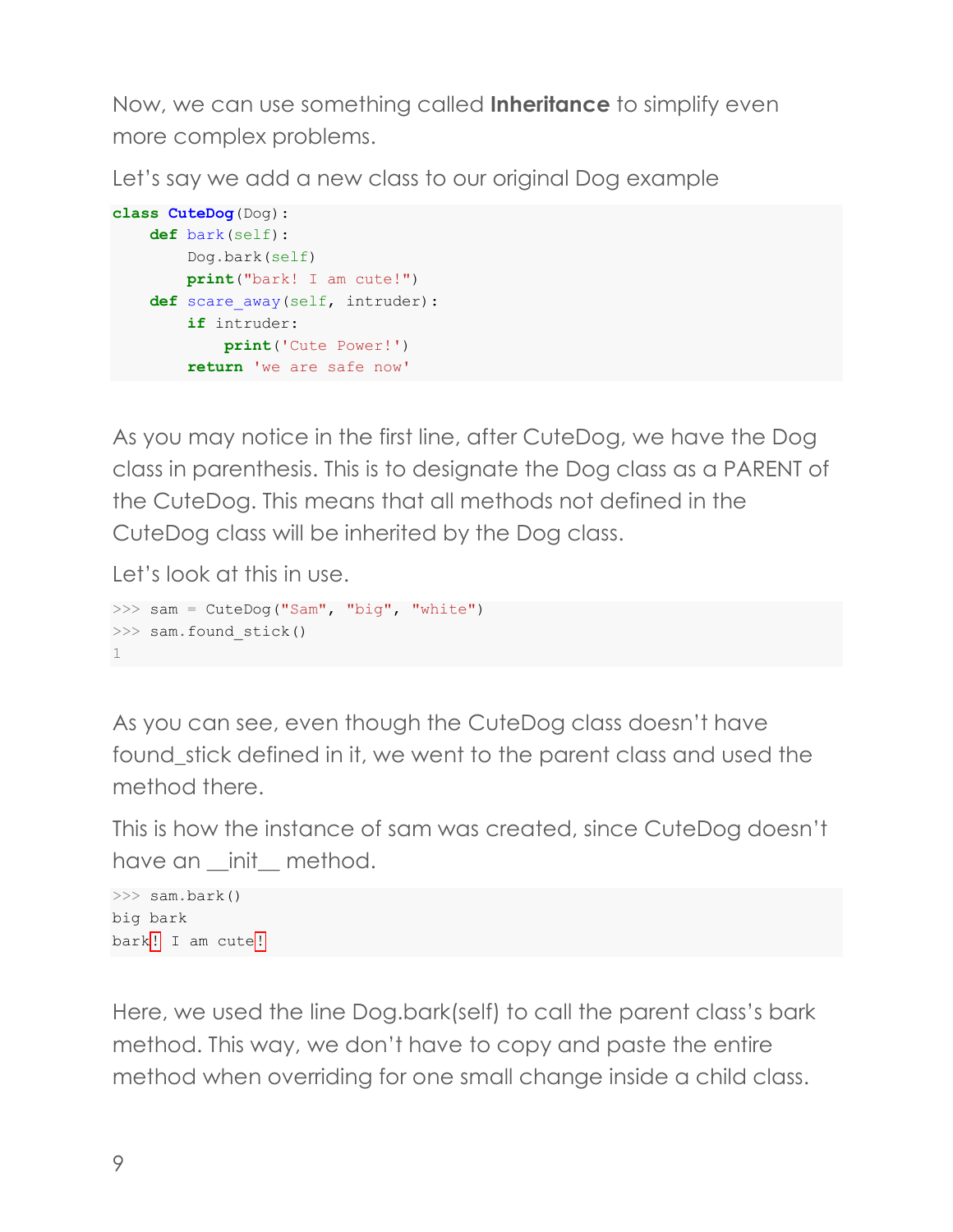```
>>> sam.color
'white'
>>> sam.scare away(True)
Cute Power<sup>!</sup>
'we are safe now'
```
As you can see, the entire scare\_away class was overridden, since sam is a CuteDog.

Let's do more practice using the Avenger class from above.

### **Practice**

```
class Avenger:
     alive = True # A class attribute
    def init (self, name, punch, kick):
       self.name = name self.punch = punch
        self.kick = kick self.health = 30
     def flex(self):
        print('I am', self.name)
        self.check death()
     def fight_evil(self):
         self.health -= 5
         self.check_death()
         print('Take that evil!')
    def fight good(self, other avenger):
       other avenger.fight evil()
        self.fight evil()
        self.check death()
        other avenger.check death
        if (self.punch + self.kick > other avenger.punch +
other avenger.kick):
            other avenger.health - = 5 print(self.name, 'wins.')
            other avenger.check death()
         else:
             self.health -= 5
            print(other avenger.name, 'wins.')
```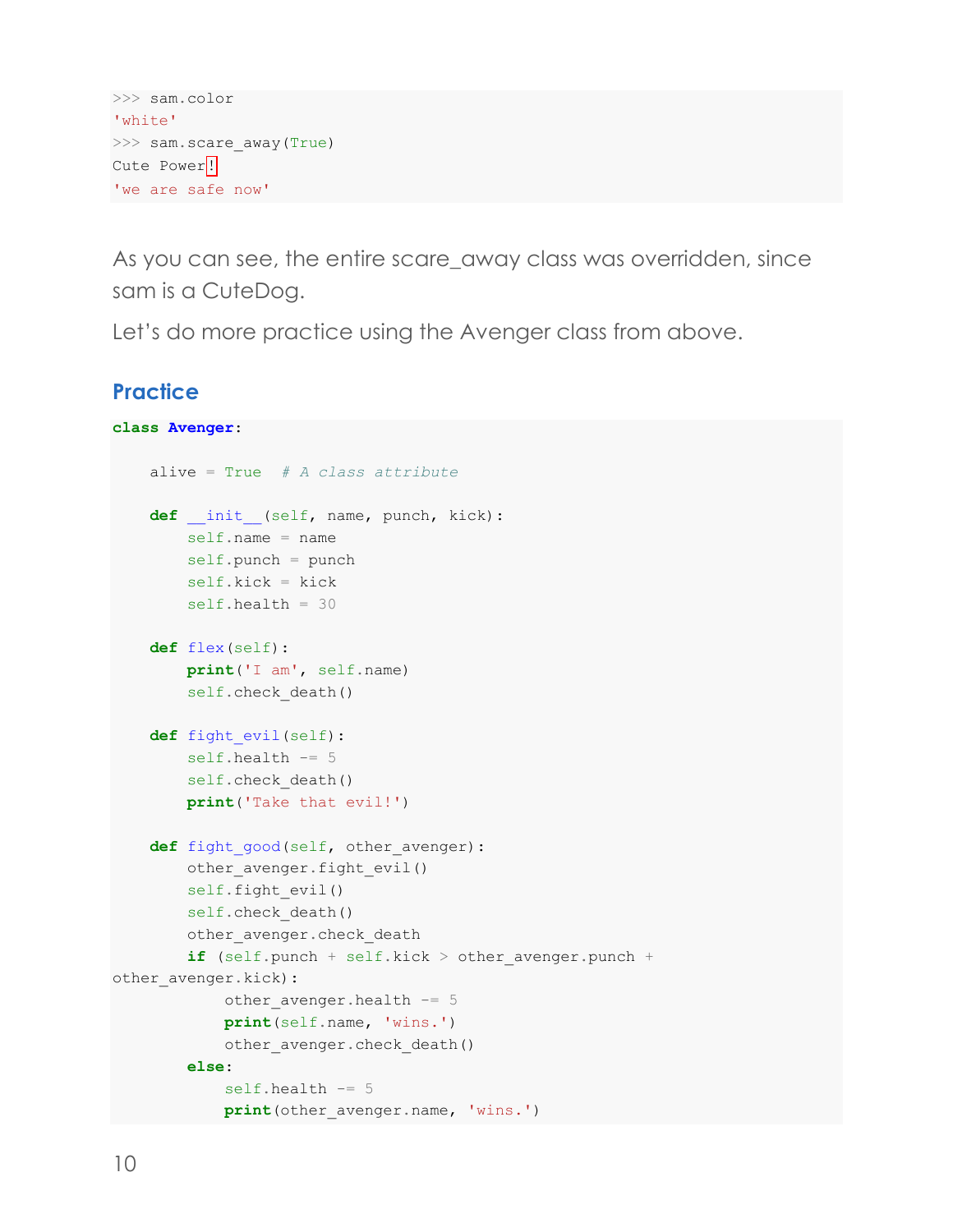```
self.check death()
     def check_death(self):
         if not self.alive:
             print(self.name, "is dead.")
             return
        if self.health \leq 0:
             print(self.name, "is dead.")
             self.alive = False
             return
         print(self.name + " has " + str(self.health) + " health.")
class HumbleAvenger(Avenger):
     humblescore = 0
     def flex(self):
         print("I am an Avenger")
         print("Humblebrag score: " + str(self.humblescore))
     def fight_evil(self):
         self.health -= 2
        self.check death()
         print("Are you ok evil?")
         self.humblescore += 1
    def fight good(self, other avenger):
        Avenger.fight good(other avenger, self)
         print("I hope you are ok.")
         self.humblescore += 1
class CockyAvenger(Avenger):
     def flex(self):
         print("I am the best")
    def fight good(self, other avenger):
        Avenger.fight good(self, self)
         print("I'm the best Avenger")
```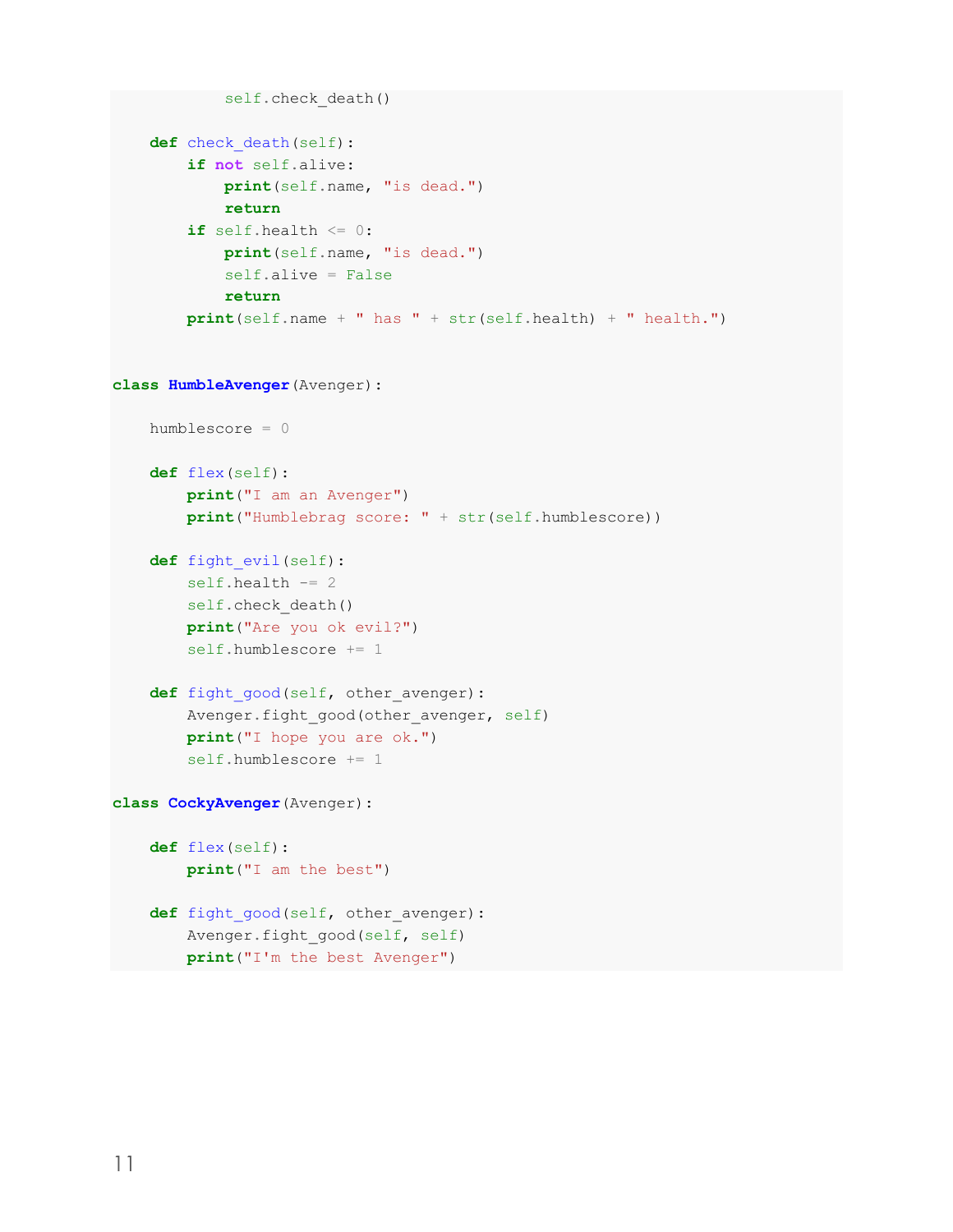```
>>> iron man = CockyAvenger("Iron Man", 20, 5)
>>> captain america = HumbleAvenger("Captain America", 20, 20)
\gg hulk = Avenger("Hulk", 50, 40)
>>> thor = CockyAvenger("Thor", 100, 10)
>>> hulk.flex()
```
>>> iron man.flex()

>>> captain america.fight evil()

>>> captain america.flex()

>>> captain\_america.fight\_good(hulk)

>>> iron\_man.fight\_good(captain\_america) *#civil war*

>>> captain\_america.fight\_good(thor)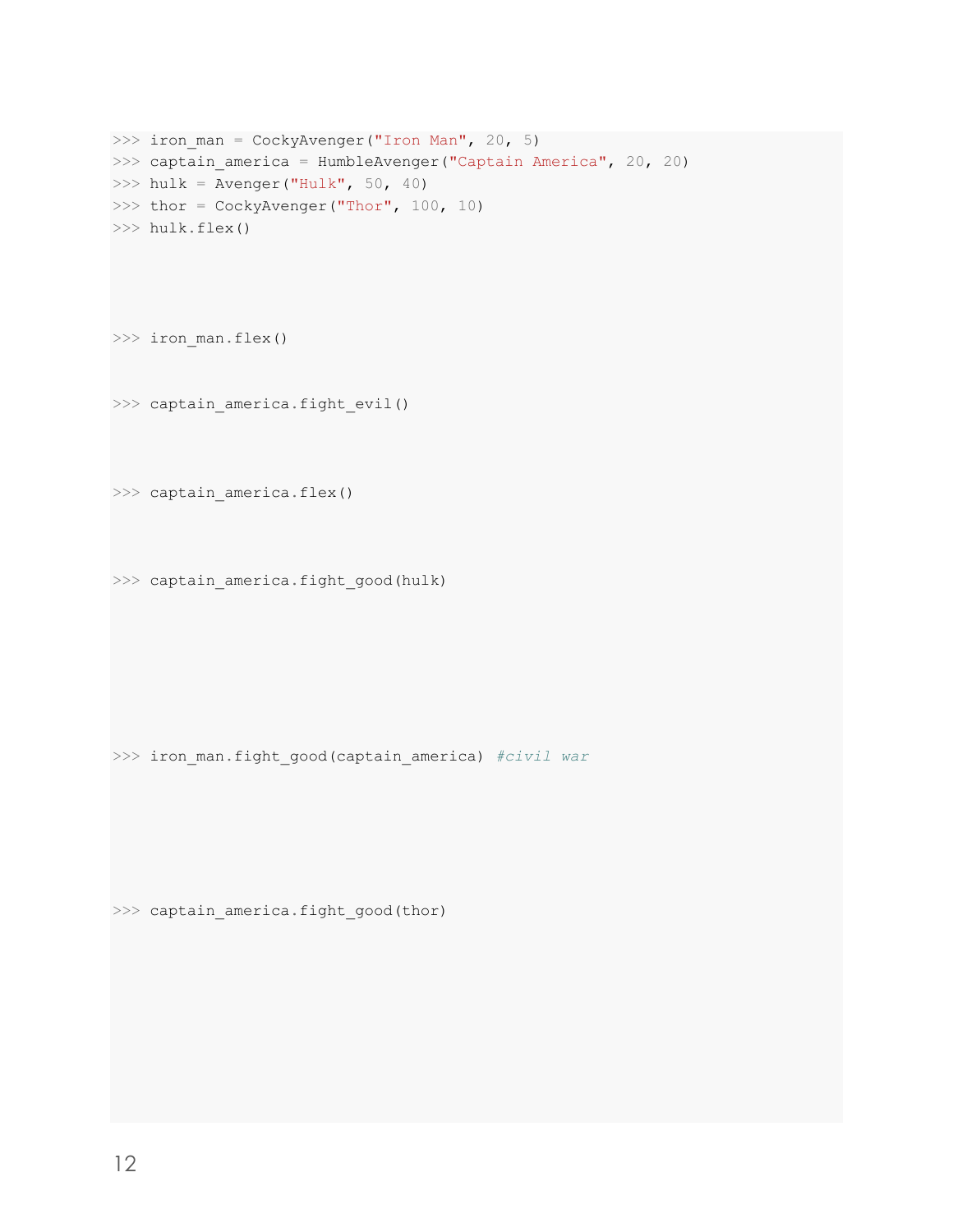>>> thor.check\_death()

>>> thor.flex()

>>> thor.fight\_good(iron\_man)

>>> hulk.fight\_good(iron\_man)

>>> hulk.fight\_good(captain\_america)

>>> thor.fight evil()

>>> HumbleAvenger.fight good(thor, iron man)

>>> captain\_america.humblescore